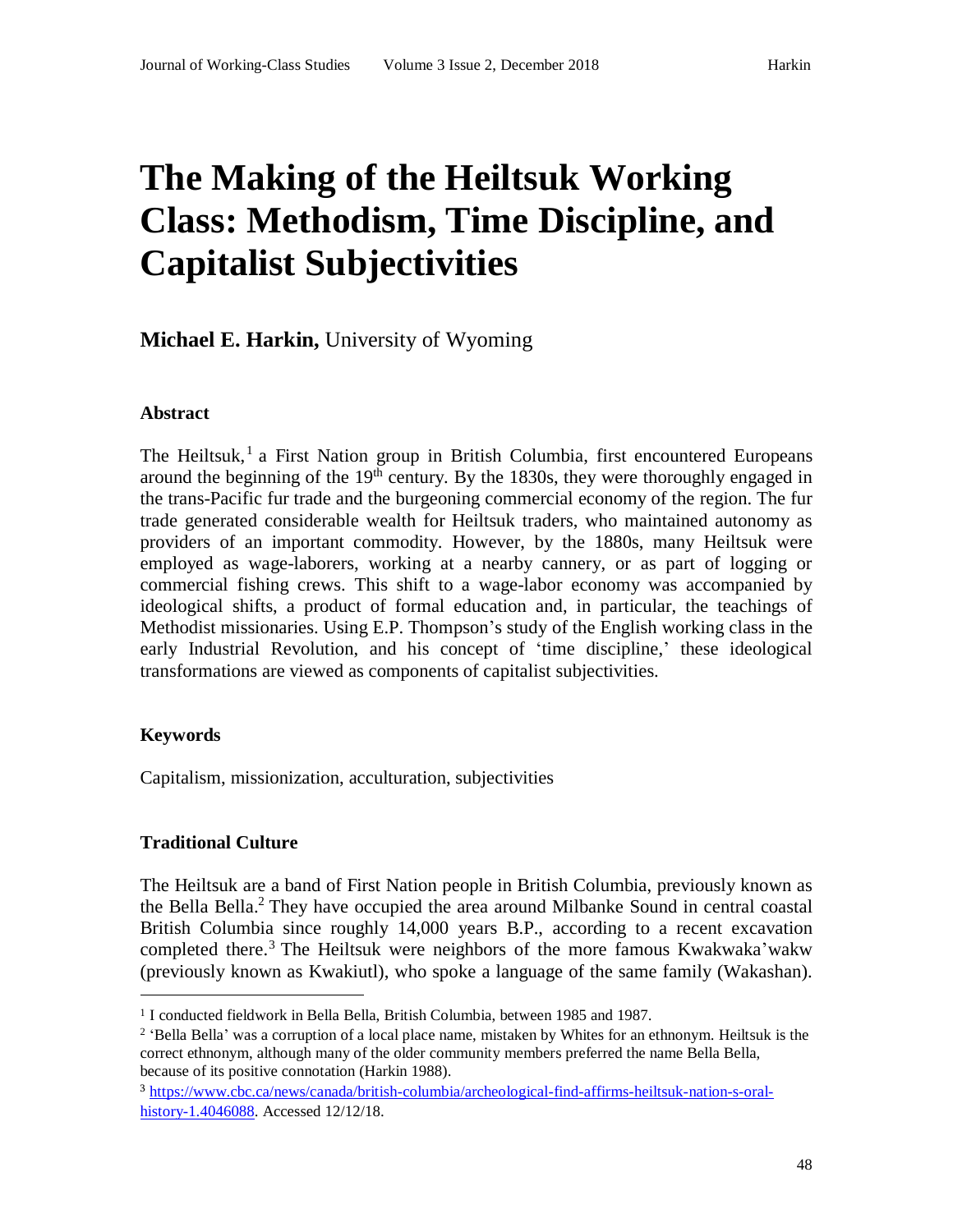Like them, the Heiltsuk had a rich ceremonial life, centered on the *potlatch*, a traditional system of competitive gifting and feasting through which chiefs would redistribute large amounts of property and thereby gain prestige (Harkin 2015).

Traditionally it was a ranked society, with chiefly and noble titles inherited through both maternal and paternal lines. One important type of potlatch involved 'fastening on' a title name that had been bestowed. Names, and their accompanying symbolic property (masks, the right to certain dances, myths) had to be validated in this way because potlatching was a core obligation of chiefs and nobles. The highest-ranking chiefly titles also contained rights to land and its rich resources, especially salmon streams. Feasting on salmon at potlatches was thus indexical of the wealth of the land and, hence, of the chief himself. As with other Northwest Coast societies, slavery was widespread; slaves were former war captives or their descendants, who provided the bulk of the labor for crucial activities such as cutting wood and drawing water (Donald 1999; Harkin 1997, p.1-22).

Society was organized according to clan, of which there were four: Raven, Eagle, Killer Whale, Wolf, although inheritance was cognatic, rather than unilineal, which is more common in clan societies. In addition to the clan totem, individual lineages had secondary totems, which were displayed on poles, other carvings, and house front paintings. Among noble families, intermarriage with other tribes was common, leading to a regional system of alliances. Warfare was prevalent, with a prime objective being the taking of slaves, and, later, control of the fur trade (Harkin 1997, p.6).

Religion included the honoring of important food species in first fruits ceremonies. Salmon, in particular, were treated with respect, as it was believed that they could choose not to return to spawning grounds, causing famine. It is certainly the case that such rituals had the pragmatic effect of conserving crucial species of salmon and other marine resources, as it was within the chief's power to declare a fixed season on particular species and runs of salmon, as well as other resources (Harkin 2007). In addition to first fruits rituals, there was a series of masked rituals that constituted the Winter Ceremonial. During this time of darkness and bad weather, when normal human activities such as hunting and fishing were severely curtailed, it was believed that spirits antithetical to human life were loosed upon the world. These included spirits of disease and death, with the highest-ranking being the *hamatsa*, or cannibal dance. These possessing spirits were eventually 'tamed,' allowing the initiate to return to society. With the return of spring, the world returned to its normal human-centric state, and the menacing spirits were exiled until next winter (Harkin 1997, p.10-18).

Northwest Coast culture, including the Heiltsuk, is renowned for its fine artwork, much of which was connected to the Winter Ceremonial. However, in addition to esoteric items such as masks, there was considerable artwork that was public, such as totem poles, house fronts, and textiles. The abundance of cedar allowed for monumental art as well as large chiefly houses. Natural dyes were used to paint wooden surfaces; mostly, this consisted of red and black, although the Heiltsuk also possessed a shade of blue prior to contact (Jonaitis 1988; Jonaitis and Glass 2010).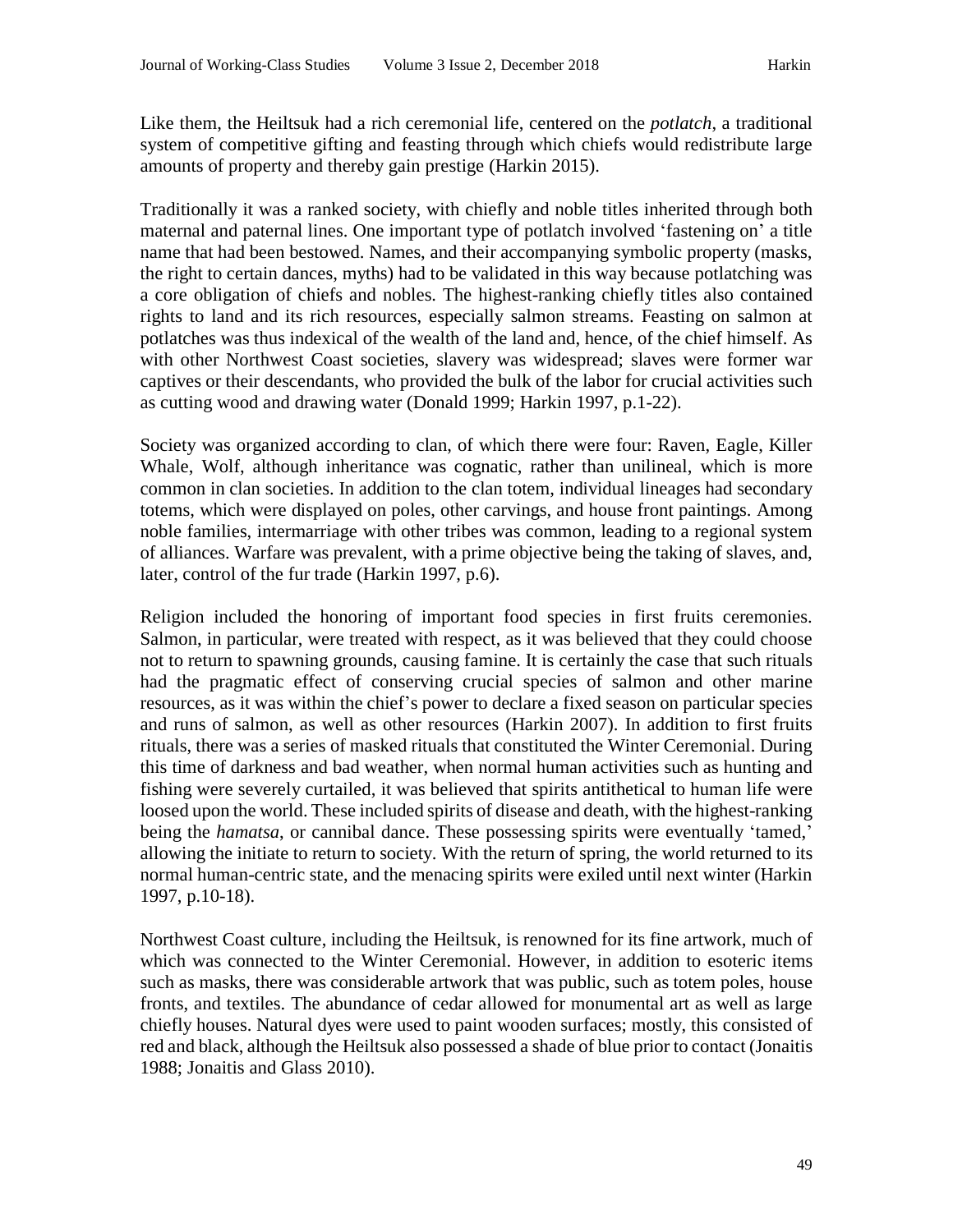## **Contact and Early History**

First contact with Europeans probably occurred in 1793 with George Vancouver's voyage. Captain Cook's third voyage had reached Nootka Sound to the south in 1778, but made no contact with the northern groups. It is possible that intermittent contact with Chinese sailors predated European contact, but there is no direct evidence for that. The existence of Chinese coins in the region could be a product of extensive trading networks along the northern Pacific Rim. In any case, the arrival of Vancouver was a signal event. According to oral tradition, Vancouver distributed brass thimbles, which were displayed at a Heiltsuk potlatch as a spiritual treasure (Harkin 1997, pp.124-125, 132).

Although early contacts with the English were intermittent and friendly, soon English migration to Victoria and southern Vancouver Island began to displace native people, leading to the establishment of a colonial government and the adoption of a '*mission civilitrice*' towards native people. Smallpox and other deadly diseases spread through native populations, leading to massive loss of population (Boyd 1999). This was exacerbated by an increase in intertribal warfare, probably arising out of competition for fur trade wealth. At the same time, fur trade wealth invigorated the potlatch system, which reached a climax in the late 19<sup>th</sup> century. The loss of life from disease resulted in a number of vacant titles, which were often filled by '*nouveaux riches,'* whose wealth came from the fur trade. The availability of metal tools and commercial paint led to a florescence of traditional art and architecture, which found new forms and media (argillite, e.g.) that were not feasible before the arrival of outside goods (Fisher 1977, p.21; Harkin 1997, p.47).

The fur trade was an early example of globalization, as it involved trade between the Northwest Coast, China, Europe, and the east coast of North America, with Hawaii serving as an entrepôt. Initially, the trade was ship-based but eventually, as in other parts of Canada, the Hudson's Bay Company established forts along the coast, to intercept furs before they could be traded to American ships (McDonald 1994). One of these was Fort McLoughlin, built on Campbell Island, at the site of the new village of Bella Bella (located about two miles south of the current village). It opened in 1833, and operated for about ten years, when the Hudson's Bay Company replaced forts with steamers plying the Inside Passage. During this time the village grew, as formerly autonomous groups coalesced into a tribal entity. The Heiltsuk were known to be particularly shrewd traders, and often acted as middlemen for other native people, who actually collected the furs. Bills of landing of this era tell the tale of increasing material wealth. At first the goods are utilitarian: guns, steel tools, cooking pots, and utensils. They began to include luxury items, such as silverware, colorful bolts of cloth, and crystal. By midcentury locks were among the items going into Bella Bella (Harkin 1997, p.139).

This story of increasing consumption of manufactured goods reflects a common story among Indigenous peoples of the Americas. Traditional clothing, made mostly of the soft inner bark of the cedar, was replaced by wool and cotton clothing. Traditional ways of cooking and eating were transformed by the acquisition of kitchen implements and place settings. Even houses were transformed, from the traditional longhouses to Victorian style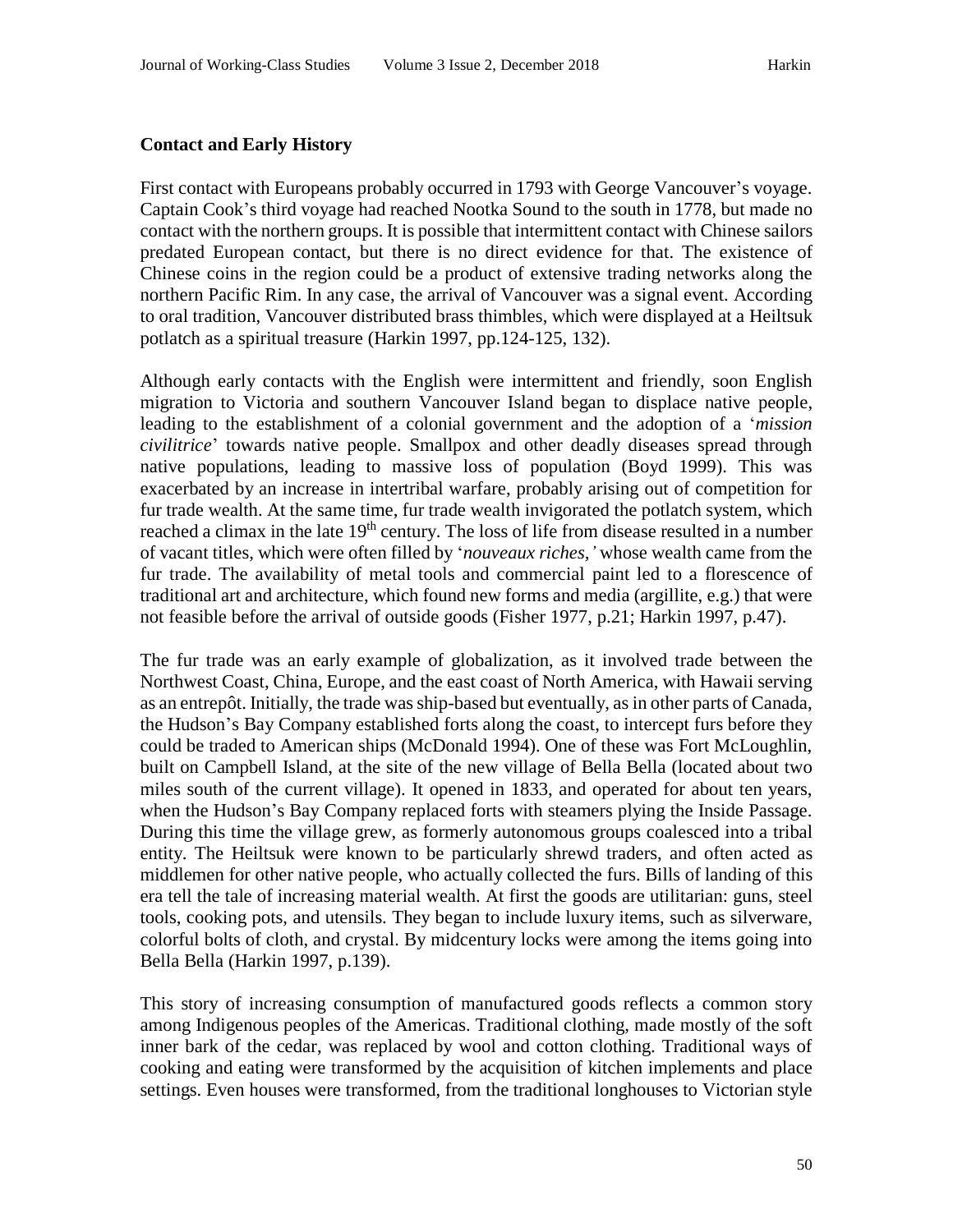frame houses (Harkin 2005). This led to major changes in social organization, as extended kin groups no longer cohabited, but instead nuclear families with generational extensions constituted the main residential unit. The new household was also a property-owning unit, with the new luxury items being an important part of that property, and thus of the family's prestige. Hence the sudden popularity of locks (Harkin 1997, p.139).

It is evident that the Heiltsuk were quick to adopt the consumer mentality that gripped Native people in North America more generally in the early phases of post-contact life. An entire world of new goods was available, many of which made fundamental chores such as wood chopping and food preparation significantly easier. At the same time, the potlatch culture of the Northwest Coast had prepared Heiltsuk people to adapt easily to consumer culture. Although the point of the potlatch was to give away goods, it nevertheless encouraged a mentality of distinction: items were graded according to their quality and rarity (Bourdieu 1987). This segues easily into the idea of obtaining prestige goods for display in a household context, as, for instance at Christmas celebrations. This is the first of two capitalist subjectivities to take hold in the Heiltsuk world (Harkin 1997, p.132).

#### **Time Discipline and Methodism**

If the trader-consumer subjectivity largely segued with traditional Heiltsuk values, the transformation of Heiltsuk people into capitalist laborers was more problematic. In a slaveowning, ranked society, the expectation was that those of chiefly and noble rank would not concern themselves with physical labor, except insofar as it was connected with prestigious activities, such as wood carving and canoe making. Indeed, one interesting early venture was the organization of master canoe makers into a sort of boat-building collective, that produced fishing and other vessels commercially (Donald 1999). However, the settler colonial state did not encourage Native entrepreneurship, but rather assumed a role for them as a proletariat for the developing economy of British Columbia. It was assumed that they would take menial jobs in fish canneries and work for White interests in commercial fishing, logging, and other resource extraction industries (Knight 1996; Menzies and Butler 2001, 2008). Although Native people were ideally situated to control the commercial fishing industry, a variety of political and legal measures were used to limit their ability to do so (Newell 1993).

If one aspect of the post-contact world was the enhancement of aspects of traditional culture, notably artwork and potlatching, this is far from the complete picture of Heiltsuk life in the mid-19th century. I have already mentioned the great loss of life due to European diseases; in some areas of the Northwest Coast mortality approached 80-90% of the total population (Boyd 1999). Death on this scale is scarcely imaginable. What is more, such plagues often preyed primarily on the elderly and children, leading to a huge loss of cultural knowledge and memory, as well as to a sense of disconnection with the future. Moreover, the fundamental cultural system, including taboos and norms, was threatened if not overturned. In some extreme cases, surviving members effectively renounced their traditional culture (Harkin 2004). Sorcery accusations—a mark of social dysfunction proliferated. To this was added the scourge of alcohol, and the rise of prostitution and other sorts of formerly unthinkable practices, and a picture emerges of Native society as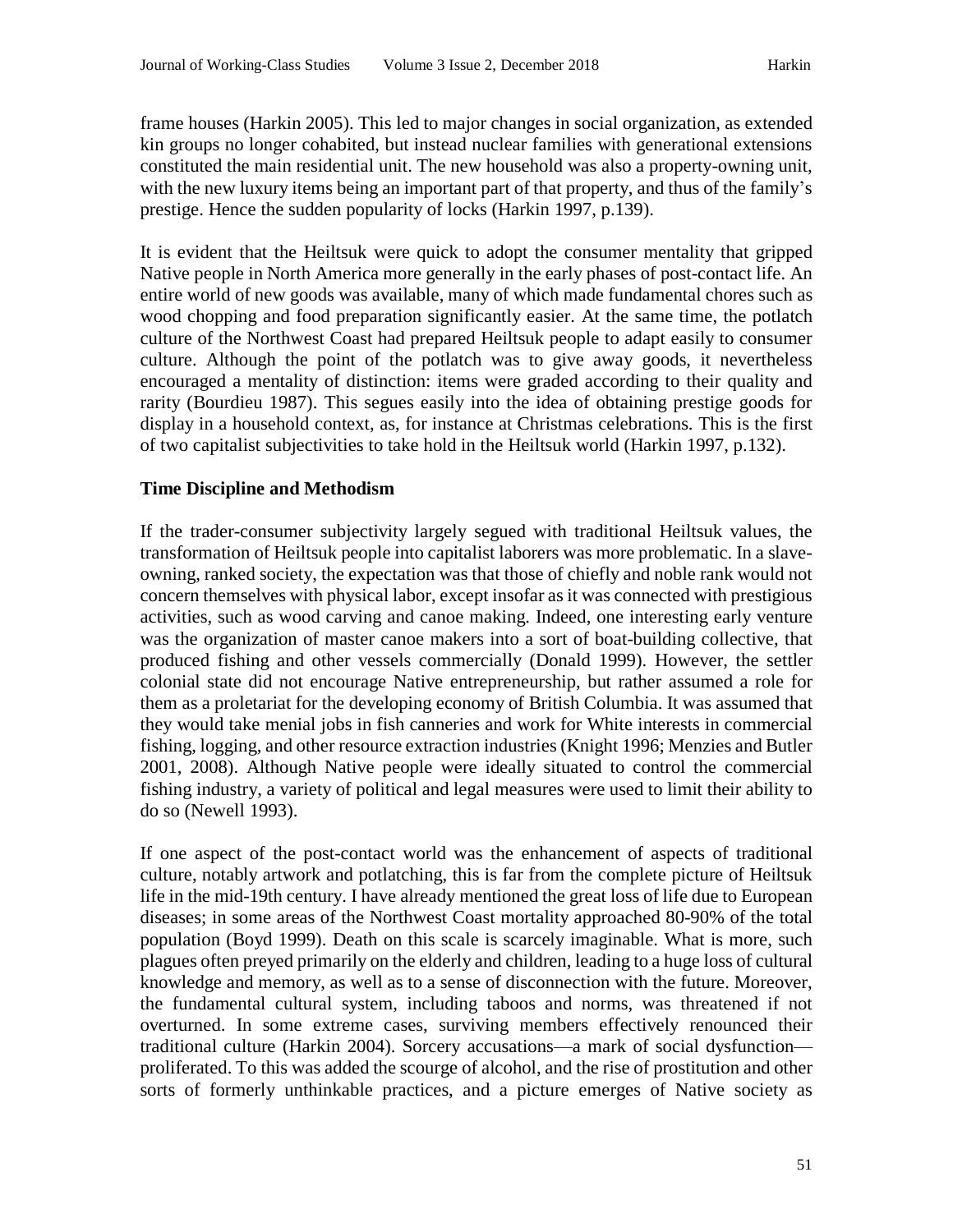hopelessly debauched and in need of salvation. Although originating in the colonial press (especially the newspaper *The Colonist*) as well as Protestant missionary writings, such an image was adopted by many native people, including prominent Heiltsuk people .

One such person, known in the historical record as 'Bella Bella Jack,' later baptized Arthur Ebbstone, found himself in the early 1870s in a Victoria establishment, a tavern converted into a storefront church. According to his own account, he had been drinking profusely prior to his attendance at the church. There he became an enthusiastic convert to protestant Christianity (probably Methodism, but possibly non-denominational). He returned to Bella Bella with a Bible and began to preach a redemptive message. Reflecting the admonition of the fifth commandment to 'remember the Sabbath day and keep it holy,' Ebbstone kept track of the days and raised a Union Jack up a pole each Sunday (Harkin 1997, pp.107- 108).

Rarely do we see a symbolic action so perfectly epitomizing a transitional historical moment. Employing the traditional cultural device of the pole to a new purpose; raising a symbol of the settler colonial oppressors, but one that accorded perfectly with Heiltsuk concepts of heraldry and display—all bespeak both irony and crisis. (Irony is a condition of culture rapid change, as in *Don Quixote*). It has been said that the orientation of Indigenous peoples is primarily spacial, as opposed to the Western primacy of temporality (Rosaldo 1980; Guo 2003). Here we can see the contrast between the pole, which is a spatial marker, implying territorial ownership, among other things, and the flagpole, which serves as a temporal marker. (Think also of the use of flags as a marker of whether a head of state is in residence, or the practice of lowering flags to half-staff to mark an event).

It is not a question of course of a simple opposition between space and time, however, as Indigenous cultures (however defined) clearly possess a sense of temporality, just as colonial societies quite clearly possess a concept of space, manifest in their quest for territorial expansion. Rather, it has to do with how time is imagined: as, for instance, larger cycles linked to nature, or as a quantity to be measured, divided, and subdivided (Munn 1992). In his seminal article on time discipline, the Marxist historian E.P. Thompson quotes Hardy's *Tess of the D'Urbervilles:* remembering *'*when one-handed clocks sufficiently subdivided the day' (Thompson 1967, p.56). Thus two distinct styles of temporality, what Pocock (1967) calls'social time,' linked to season, ritual, economic and social activity, can be contrasted to disciplinary time, something, as T.S. Eliot said, to be 'measured out in coffee spoons' (1915). Disciplinary time is scalable; rather than linked to a definite and limited activity, such as salmon fishing or the harvest, it was a universal quantity to be applied to a range of activities. Needless to say, this latter concept of time has won the day and is a central feature of our neoliberal order (Koeber 2017). However, it is worth pausing to consider how revolutionary this would have appeared to the Heiltsuk.

Not only did Ebbstone's action introduce a new mode of temporality based on the calendar, but it represented a brazen challenge to the traditional social order. Temporality was the traditional purview of the chief. He was responsible for declaring resource seasons via the first fruits ceremony, as well as the timing of potlatches and ceremonies. Not surprisingly, the reaction to his actions, including preaching, which also usurped chiefly privilege, was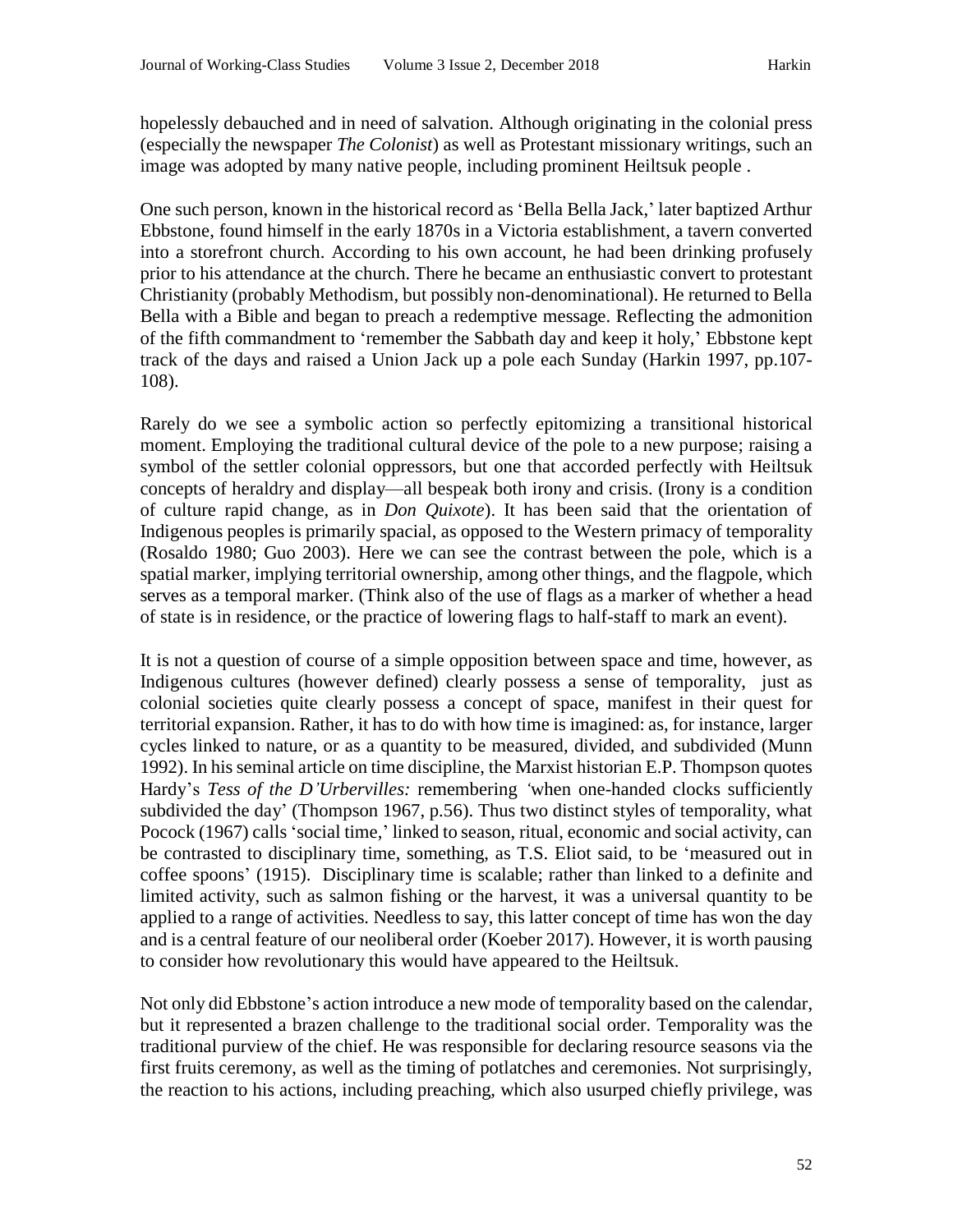sharply divided, so much so that the important hereditary chief Moody Humchitt felt it necessary to host two reconciliation potlatches for the community; at the second of these he announced his intention to convert to Christianity (Harkin 1997, p.114). This, combined with the mass conversion of an important sub-group (as Bella Bella was settled by various groups that had migrated from other islands), led to a consensus view in the community that Christianity was to be the future and that a mission would be desirable. There were notable dissenters, but the wheels were in motion (Harkin 1997).

Chiefs and wealthy nobles raised funds and repeatedly approached the Methodists about establishing a mission in the village. Finally, in the summer of 1880 a Native preacher named William H. Pierce arrived, using an old Hudson's Bay Company warehouse as a makeshift church (Edwards 2005; Pierce 1933). His reception was lukewarm, partly because much of the population was at fishing camps, but also probably because he was a Native preacher, when what the community desired, at least in hindsight, was a White missionary who could bring the whole suite of White knowledge and technology, viewed from the Native perspective as a strong form of spiritual power. Within several years, this wish would be fulfilled, with the establishment of a permanent mission manned by a medically-trained missionary, who also oversaw a school. Throughout this process, it is remarkable how much money was raised by the Heiltsuk themselves for building a school, church, and hospital, and for other purposes. It is important to view the process of cultural change that ensues as being a cooperative enterprise, rather than as something imposed wholly from the outside (Harkin 1997, pp.110-114).

# **Methodism and the Making of Working-Class Subjectivities**

Disciplinary time was a central feature of the Methodist technology designed to transform the Heiltsuk person into a functioning member of the new proletariat of Native people in British Columbia (see Burrows 1987). Once a permanent church was established, a bell was purchased. This announced not only church services and events in the liturgical calendar, but also hours of the day, especially the time to rise and begin work, and the time to go home after work. Much like the bell in a small Catholic village or the factory whistle in a working-class town, the Bella Bella bell regimented Heiltsuk bodies temporally.

A variety of other disciplinary techniques were employed to regiment Heiltsuk bodies, to make them pliable for potential capitalist employers. Much of this was centered on questions of sexuality, especially of women. Thus European clothing was mandated; although allowing and even encouraging fashionable styles—as a means of strengthening consumerist subjectivities—clothing was required to be 'modest,' and, like all women's clothing of the day, physically restrictive. Women were monitored in other ways as well, especially in terms of personal hygiene and household management. 'Cleanliness is next to Godliness' is a particularly Methodist credo, proclaimed by John Wesley himself. Indeed, as part of a daily routine, or 'method,' cleaning, whether of oneself or one's possessions and surroundings, becomes a keystone (Foucault 1979:30; Harkin 1996). The wife of the missionary (herself often trained in both theology and medicine) was the point person for this initiative; on one occasion she led a meeting of the Ladies' Auxiliary in a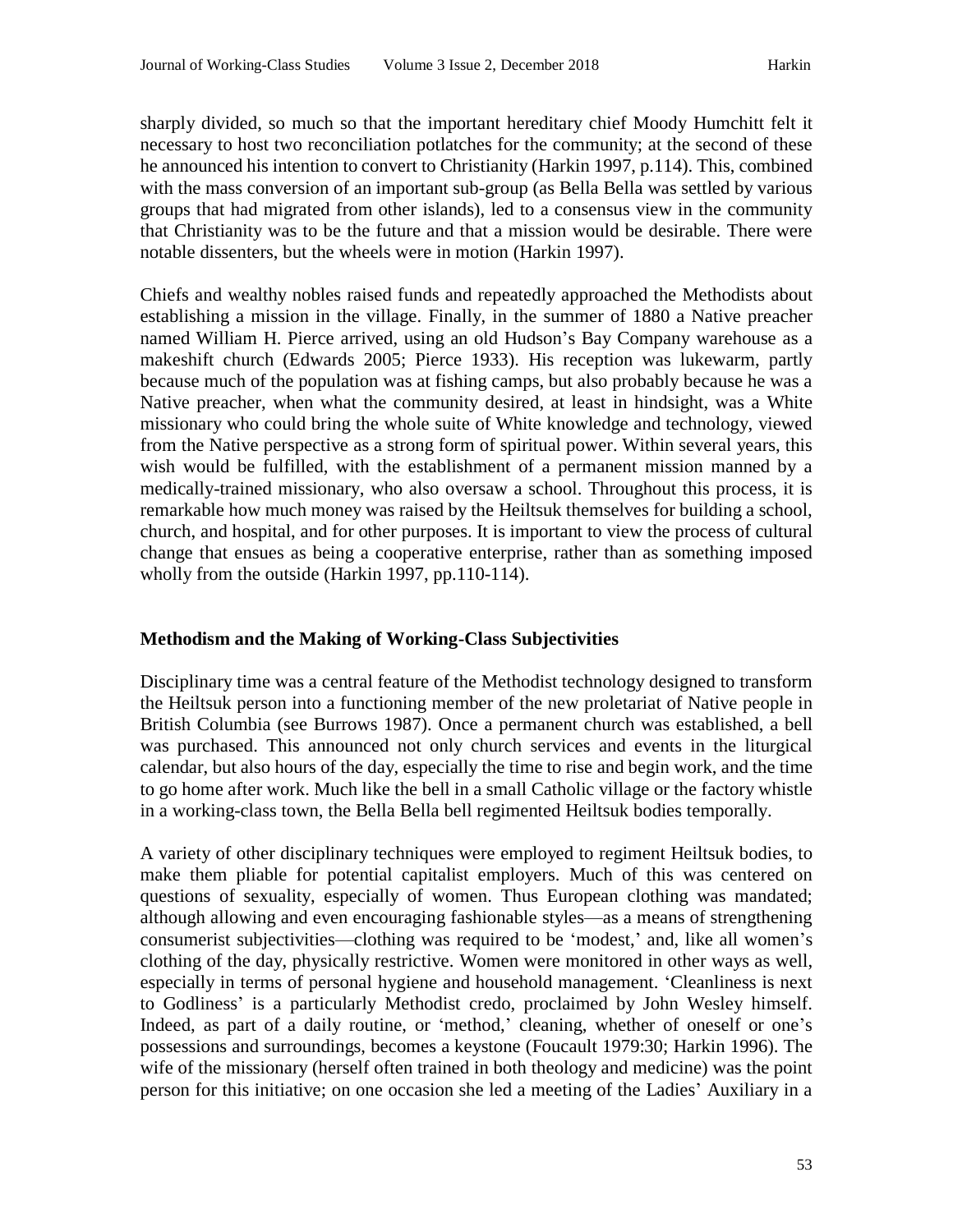session where brooms were constructed from pine straw (see Hare and Barman 2007). This was of course predicated on the prior adoption of Victorian architectural styles, which included plank, rather than dirt floors. This not only gave women 'proper' houses to maintain, but allowed for far greater legibility and control than the old log houses had. Not only were fewer people living in them, but large ground-level windows allowed others not necessarily only the missionary—to observe activities within the house and its state of cleanliness. This panopticonal milieu represented a completely new social formation for the Heiltsuk, although in some ways it was built on a foundation of social mistrust that was the product of a newly-amalgamated social unit, which expressed itself in sorcery accusations in the traditional system. Under the missionary regime, this was replaced by gossip and direct reporting to the missionary and to key Heiltsuk members of the congregation (Harkin 2005).

Methodism is, of course, the prototypical creed of the working class. As Thompson puts it: 'Methodism was profoundly marked by its origins; the poor man's Dissent of Bunyan, of Dan Taylor, and—later—of the Primitive Methodists was a religion *of* the poor; orthodox Wesleyanism remained as it had commenced, a religion *for* the poor' (Thompson 1966, p.38). It was seen as a means for the poor to enter the lowest tiers of respectability in what would become the lower middle class, much as a sinner may expect to enter the lowest tiers of heaven. *Contra* Calvinism, both states could only be achieved through rigorous selfdiscipline and submission to hegemonic orders, rather than inherent grace. If we agree with Weber that Calvinism is the ideology of the entrepreneurial class (and, as such, resonates rather profoundly with traditional Heiltsuk beliefs, by which wealth is the overt result of the possession of sacred power), Methodism is the ideology of factory foremen and clerks (La Violette 1961; Weber 1976).

The appearance of Methodism in British Columbia owes much to the immigration of working-class Englishmen there in the mid 19th century (see Grant 1984; Scott 2005). For men such as Charles M. Tate, who emigrated from England seeking wealth in mining and other manual labor, the situation of the Natives was comparable to that of the unreformed working class he encountered in both England and British Columbia, vulnerable to the evils of drink, gambling, and prostitution (Harkin 1997, p.102). Methodism and the disciplined life it promised was an antidote to this, one which he had seen work effectively on himself. Thus, it was with honest zeal and a desire to save these poor sinners that he approached his preaching. Along with Thomas Crosby, a contemporary missionary who hailed from a working-class background in Ontario, these qualities made him very persuasive to Native audiences (Crosby 1914).

At the level of explicit discourse, the Methodist program was undoubtedly beneficial to many. One of my most elderly informants, who was in his nineties in the 1980s spoke with great pride of his successful career working in commercial shipping. Others spoke proudly of long hours at the cannery at Rivers Inlet, which clearly required the techniques of temporal and bodily discipline taught by Methodism. Indeed, the Rivers Inlet cannery provided a conundrum and litmus test to missionaries: on the one hand, the people were freed from the panoptic surveillance of the village, and so might revert to previous form. At the same time, like children set free, they had the opportunity to demonstrate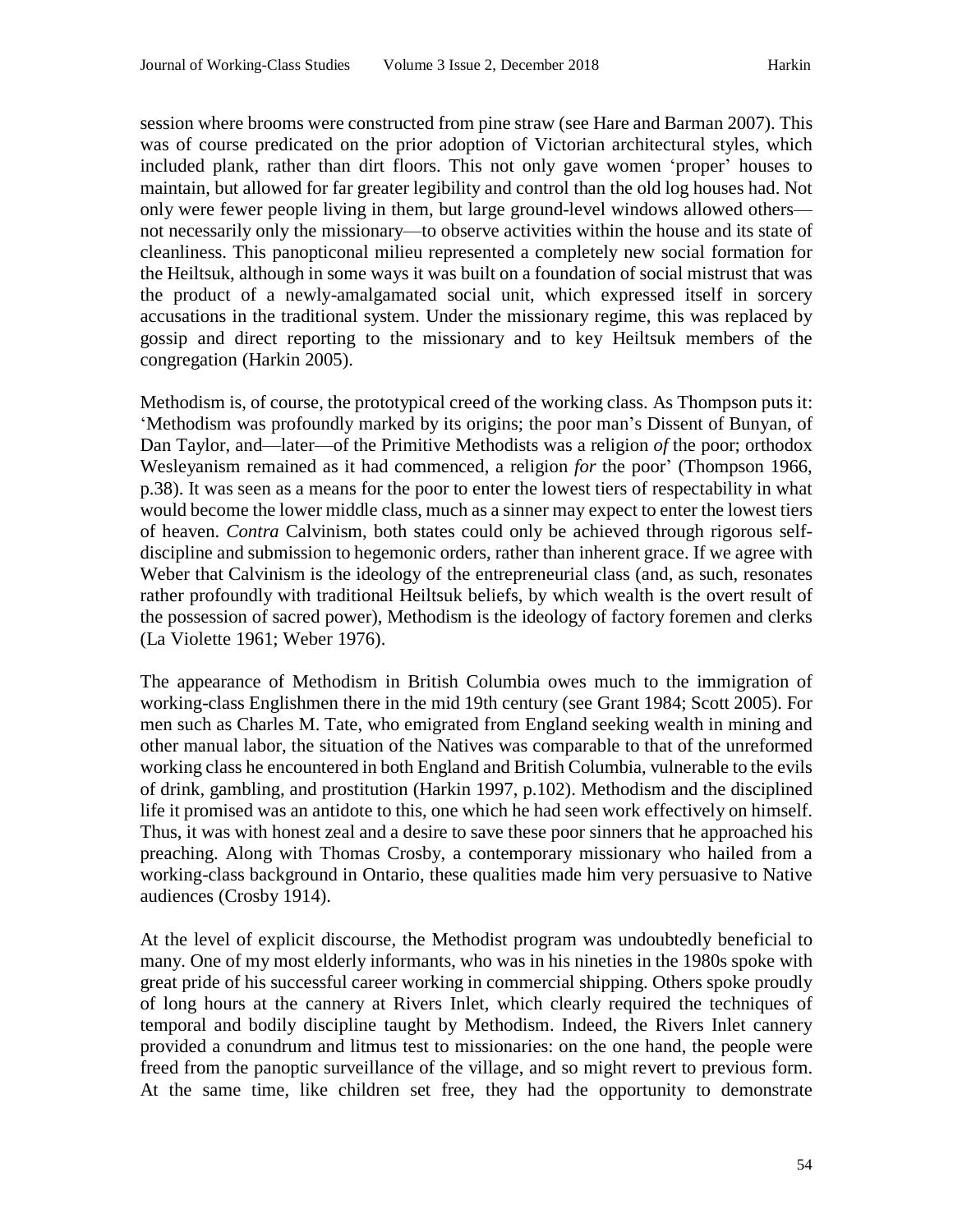responsibility and self-discipline. At the more implicit level of Gramscian hegemony, Methodism dovetailed with the program of settler colonialism: Methodists were taught to respect all authority, whether religious, economic, or political. As Thompson says: 'Thus at this level Methodism appears as a politically regressive, or 'stabilising,' influence, and we find some confirmation of Halévy's famous thesis that Methodism prevented revolution in England in the 1790s (Thompson 1966, p.42). Methodism was surely no Liberation Theology.

It is not necessary, of course, to posit that Methodism was consciously used as a tool of oppression by anyone in authority; in fact, like the sources Thompson quotes, the British Columbia elite were mostly highly disdainful of Methodism and its 'rabble' (Thompson 1966, p.43). However, the government implicitly recognized the role of Methodism, and other Christian denominations, in producing docile citizens in that they funded church-run residential schools, Dickensian institutions that distilled the techniques of discipline, while preparing pupils for 'industrial' occupations (Haig-Brown 1988). In fact, Methodism fulfilled several key goals of the settler colonial state: creating docile citizens and workers, eliminating the social ills of the early post-contact period, and effecting ethnocide, the erasure of traditional culture and language.

# **Conclusion**

This paper has shown how two forms of capitalist subjectivity were introduced to the Heiltsuk in the19th century: one, early and easily, the other, later and harder. The first subjectivity—that of the trader-consumer—was adopted easily and freely by most Native groups in North America. The consequences would be unforeseeable and catastrophic, but they were also gradual and continuous with what had preceded. Commercial relations with Whites intensified, resulting finally in dependency. The second—the working-class subjectivity—required a renunciation of key aspects of Heiltsuk identity, such as equality with Whites, traditional spiritual beliefs and practices, gender categories, and so forth. It was this subjectivity, promoted in distilled form by Methodist missionaries but which attained a broader hegemony in British Columbia of the 19th century, which 'made' the Heiltsuk working class. It is important to point out that this ideological melding of Protestant theology and working-class subjectivity was far from uncommon among Northwest Coast societies, taking even more utopian forms in Metlakatla, Alaska, as Hosmer (1999) convincingly demonstrates.

To raise the specter of 'false consciousness' is to miss the point from an ethnohistorical perspective. For the Heiltsuk, bringing in the missionaries was a deliberate act, by which they hoped to take control of their own destiny and to play a role in the new, Whitedominated capitalist system they saw developing. Unlike other tribes who were overrun by White settlers, the Heiltsuk remained sufficiently isolated to resist territorial displacement (although not territorial loss). This allowed them a degree of historical agency unavailable to many Indigenous people in North America.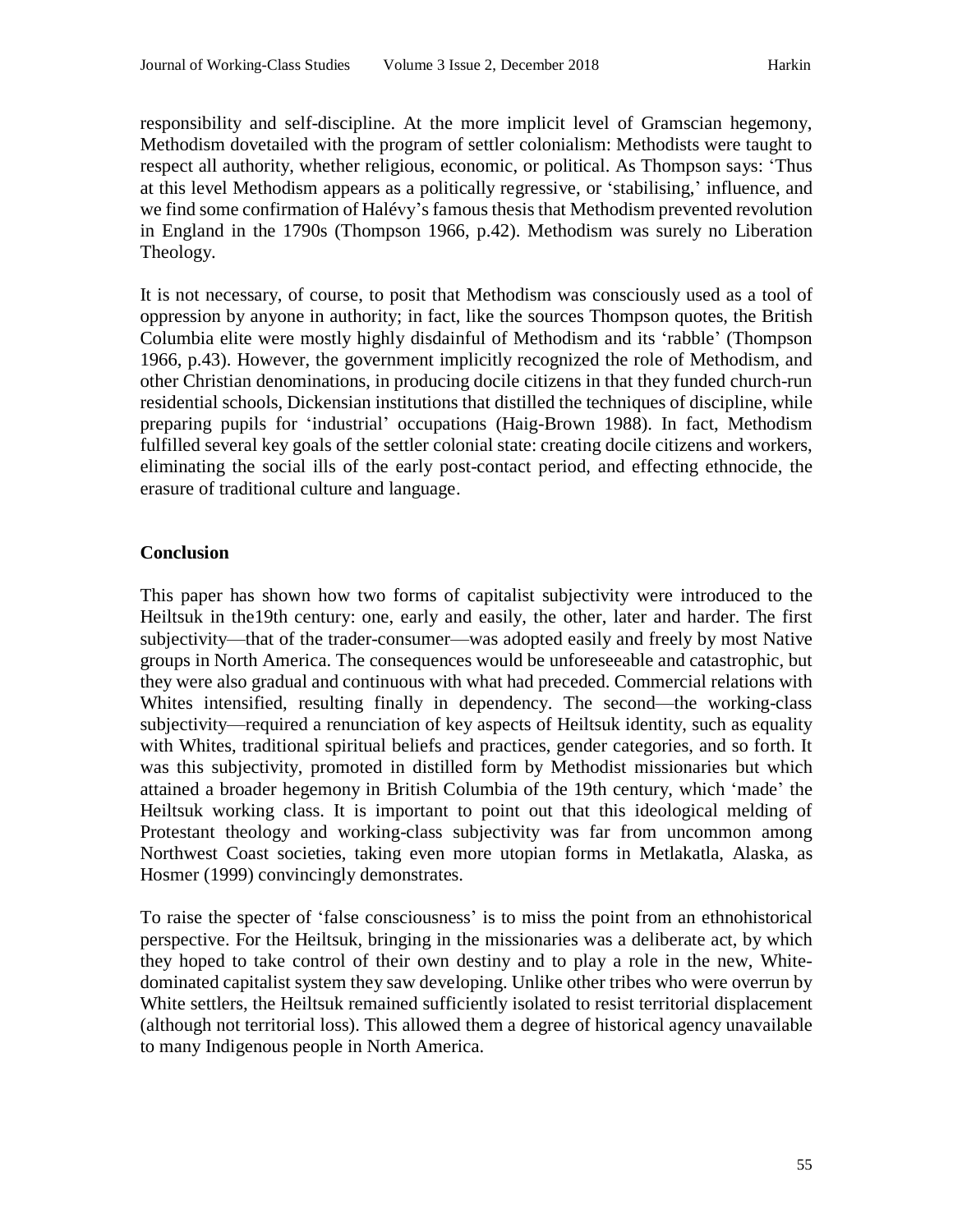Heiltsuk elders I interviewed in the 1980s stressed this aspect of historical agency as part of the DNA of the culture: to adapt, to seize new opportunities, and to be proactive. None that I spoke to questioned their ancestors' decision of a century earlier, and, indeed, most viewed Methodism as part of the package of 'traditional' Heiltsuk culture. The irony for the Heiltsuk, and indeed for many rural communities, especially Indigenous ones, was that they were a working class lacking work, in a remote area that interested the metropole only as a source of raw materials or as territory through which to run a pipeline (see Menzies 2015).

#### **Author Bio**

**Michael E. Harkin** is professor of anthropology at the University of Wyoming. He is past president of the American Society for Ethnohistory and editor emeritus of *Ethnohistory*. He currently serves as Editor-in-chief of *Reviews in Anthropology*.

#### **Bibliography**

- Austin, A. and Scott, J. [eds.] 2005, *Canadian missionaries, Indigenous peoples: representing religion at home and abroad*, University of Toronto Press, Toronto.
- Bourdieu, P. 1987, *Distinction: a social critique of the judgement of taste*, Trans, R. Nice, Harvard University Press, Cambridge.
- Boyd, R. 1999, *The coming of the spirit of pestilence: introduced infectious diseases and population decline among Northwest Coast Indians, 1774-1874*, University of Washington Press, Seattle.
- Burrows, J. 1986, ''A much-needed class of labour': the economy and income of the Southern Interior Plateau Indians, 1897-1910', *BC Studies* vol. 71, pp. 27-44.
- Crosby, T. 1914, *Up and down the North Pacific Coast by canoe and mission ship*, Missionary Society of the Methodist Church, Toronto.
- Donald, L. 1997, *Aboriginal slavery on the Northwest Coast of North America,* University of California Press, Berkeley.
- Edwards, G. 2005, ''The picturesqueness of his accent and speech:' Methodist missionary narratives and William Henry Pierce's autobiography', In Austin, A. and Scott, J. [eds.] 2005, *Canadian missionaries, Indigenous peoples: representing religion at home and abroad*, University of Toronto Press, Toronto, pp. 67-87.
- Eliot, T. S. 1915, 'The love song of J. Alfred Prufrock', in Eliot, T.S. 2014, *Prufrock and other observations*, Faber and Faber, London.
- Fisher, R. 1977, *Contact and conflict: Indian-European relations in British Columbia, 1774-1890,* University of British Columbia Press, Vancouver.
- Foucault, M. 1979, *Discipline and punish*, Vintage, New York.
- Grant, J. W. 1984, *Moon of wintertime: missionaries and the Indians of Canada in encounter since 1534,* University of Toronto Press, Toronto.
- Guo, P. 2003, 'Island builders: landscape and historicity among the Langalanga, Solomon Islands', In Stewart, P. and Strathern, A. [eds.] *Landscape, memory, and history*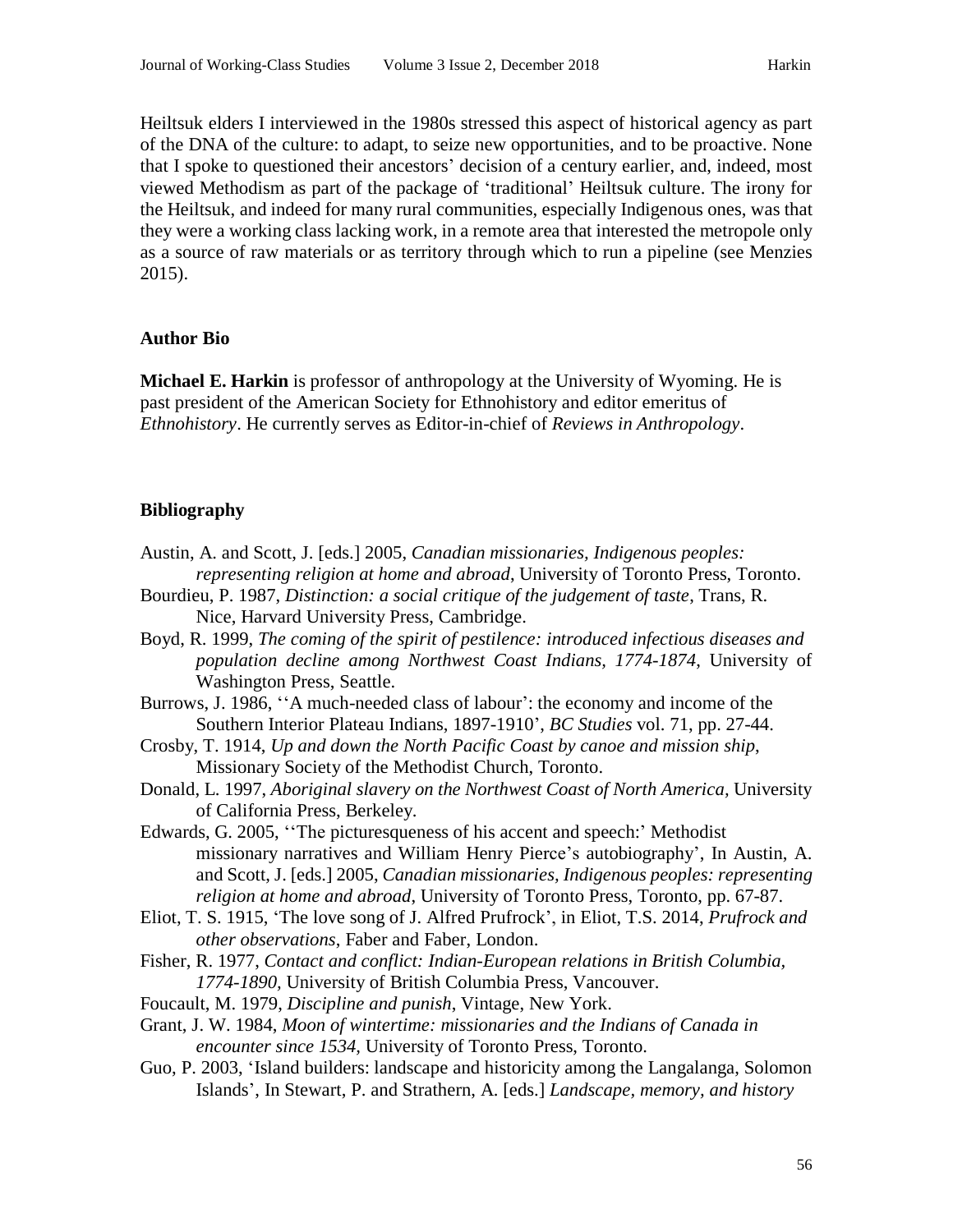*anthropological perspectives*, Pluto Press, Sterling, VA, pp. 189-209.

- Haig-Brown, C. *1988, Resistance and renewal: surviving the Indian Residential School,* Tillacum, Vancouver.
- Hare, J. and Barman, J. 2007, *Good intentions gone awry: Emma Crosby and the Methodist mission on the Northwest Coast*, UBC Press, Vancouver.
- Harkin, M. E. 1997, *The Heiltsuks: dialogues of culture and history on the Northwest Coast*, University of Nebraska Press, Lincoln and London.
- ---. 2003, 'Feeling and thinking in memory and forgetting: towards an ethnohistory of the emotions', *Ethnohistory* vol. 50 no. 2. pp. 261-284.
- ---. 2004, Revitalization as catharsis: the warm house cult of Western Oregon, In Harkin, M.E. [ed.] *Reassessing revitalization movements: perspectives from North America and the Pacific Islands,* University of Nebraska Press, Lincoln and London, pp. 143-161.
- ---. 2005, The house of longing: missionary-led changes in Heiltsuk domestic forms and structures, In Brock, P. [ed.], *Indigenous peoples and religious change,* Brill, Leiden, pp. 205-226.
- ---. 2007, 'Swallowing wealth: Northwest Coast beliefs and ecological practices', In Harkin, M.E. and Lewis, D. R. [eds.] *Perspectives on the ecological Indian: Native Americans and the environment,* University of Nebraska Press, Lincoln, pp. 211-232.
- Hosmer, B. 1999, *American Indians in the marketplace: persistence and innovation among the Menominees and Metlakatlans, 1870-1920*, University Press of Kansas, Lawrence.
- Jonaitis, A. 1988, *From the land of the totem poles: The Northwest Coast Indian art collection at the American Museum of Natural History*, University of Washington Press, Seattle.
- Jonaitis, A. and Glass, A. 2010, *The totem pole: an intercultural history*, University of Washington Press, Seattle.
- Knight, R. 1996, *Indians at work: an informal history of Native labor in British Columbia, 1848-1930, 2nd ed*, New Star Books, Vancouver.
- Koeber, Chuck. 2017, 'The 'great speedup' and the transformation of time and work Discipline', *Humanity and Society* vol. 41 no. 2. pp. 143-157.
- LaViolette, F. 1961, *The struggle for survival: Indian cultures and the protestant ethic in British Columbia*, University of Toronto Press, Toronto.
- McDonald, J. 1994, 'Social change and the creation of underdevelopment: a Northwest Coast case', *American Ethnologist*, vol. 21, no. 1, pp. 152-175.
- Menzies, C. and Butler, C. 2001, 'Working in the woods: Tsimshian resource workers and the forest industry of British Columbia', *American Indian Quarterly,* vol 25, no 3, pp. 409-32.
- Menzies, C. and Butler, C. 2008, 'The Indigenous foundation of the resource economy of BC's North Coast', *Labour/Le Travail,* vol. 61, no 2., pp. 131–49.
- Menzies, C. 2015, 'Oil, energy, and anthropological collaboration on the Northwest Coast of Canada', *Journal of Anthropological Research* vol. 71, no. 1, pp. 5-21.
- Munn, N. 1992, 'The cultural anthropology of time: a critical essay', *Annual Review of Anthropology*, vol. 21 no. 1, pp. 93-123.
- Newell, D. 1993, *Tangled webs of history: Indians and the law in Canada's Pacific Coast*